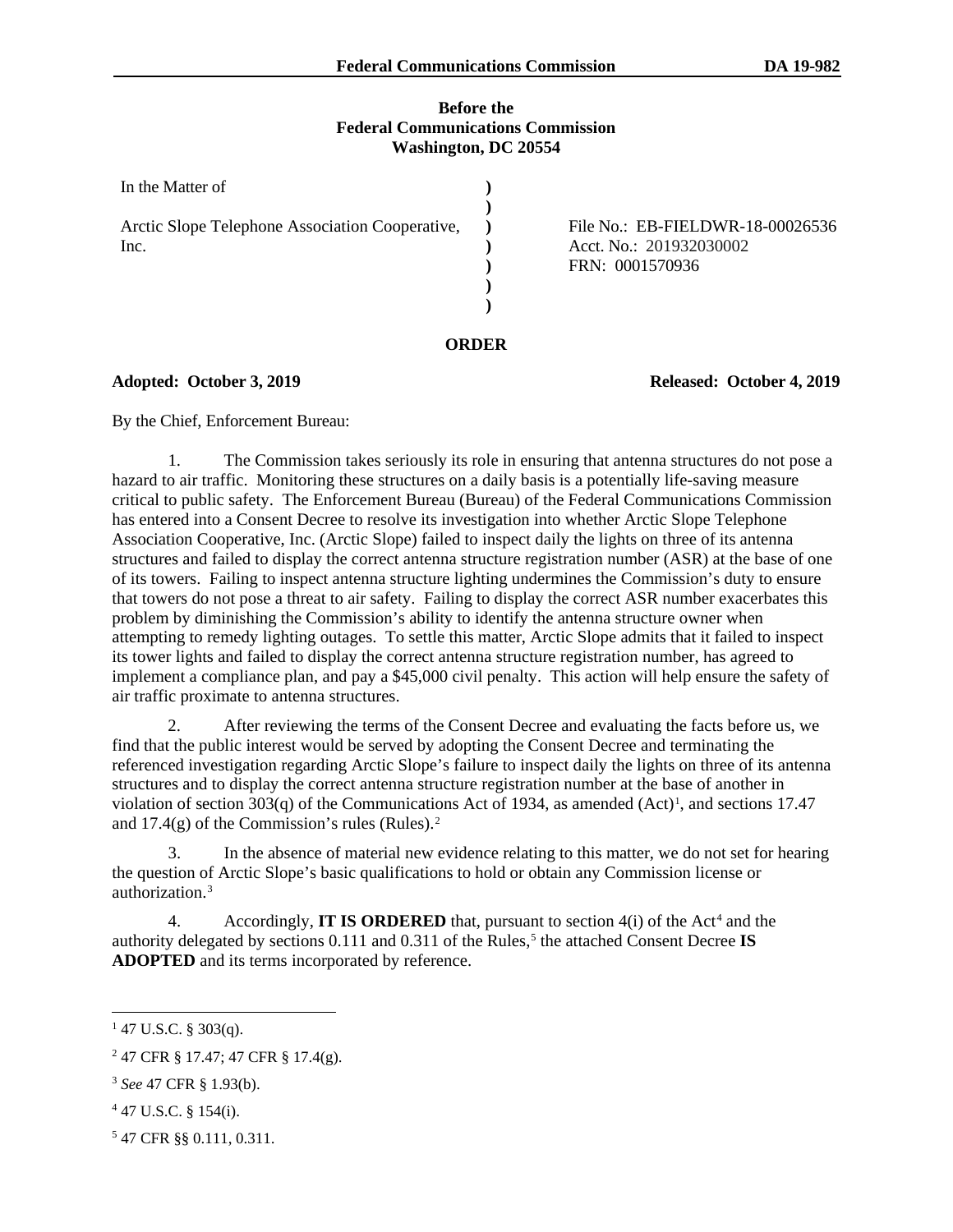5. **IT IS FURTHER ORDERED** that the above-captioned matter **IS TERMINATED** in accordance with the terms of the attached Consent Decree**.**

6. **IT IS FURTHER ORDERED** that a copy of this Order and Consent Decree shall be sent by first class mail and certified mail, return receipt requested, to Jens Laipenieks, Chief Executive Officer, Arctic Slope Telephone Association Cooperative, Inc., 4300 B Street, Suite 501, Anchorage, AK 99503 and to Gregory W. Whiteaker, Esq. and Robin E. Tuttle, Esq., Herman & Whiteaker, LLC, 6720B Rockledge Drive Suite 150, Bethesda MD 20817

# FEDERAL COMMUNICATIONS COMMISSION

Rosemary C. Harold Chief Enforcement Bureau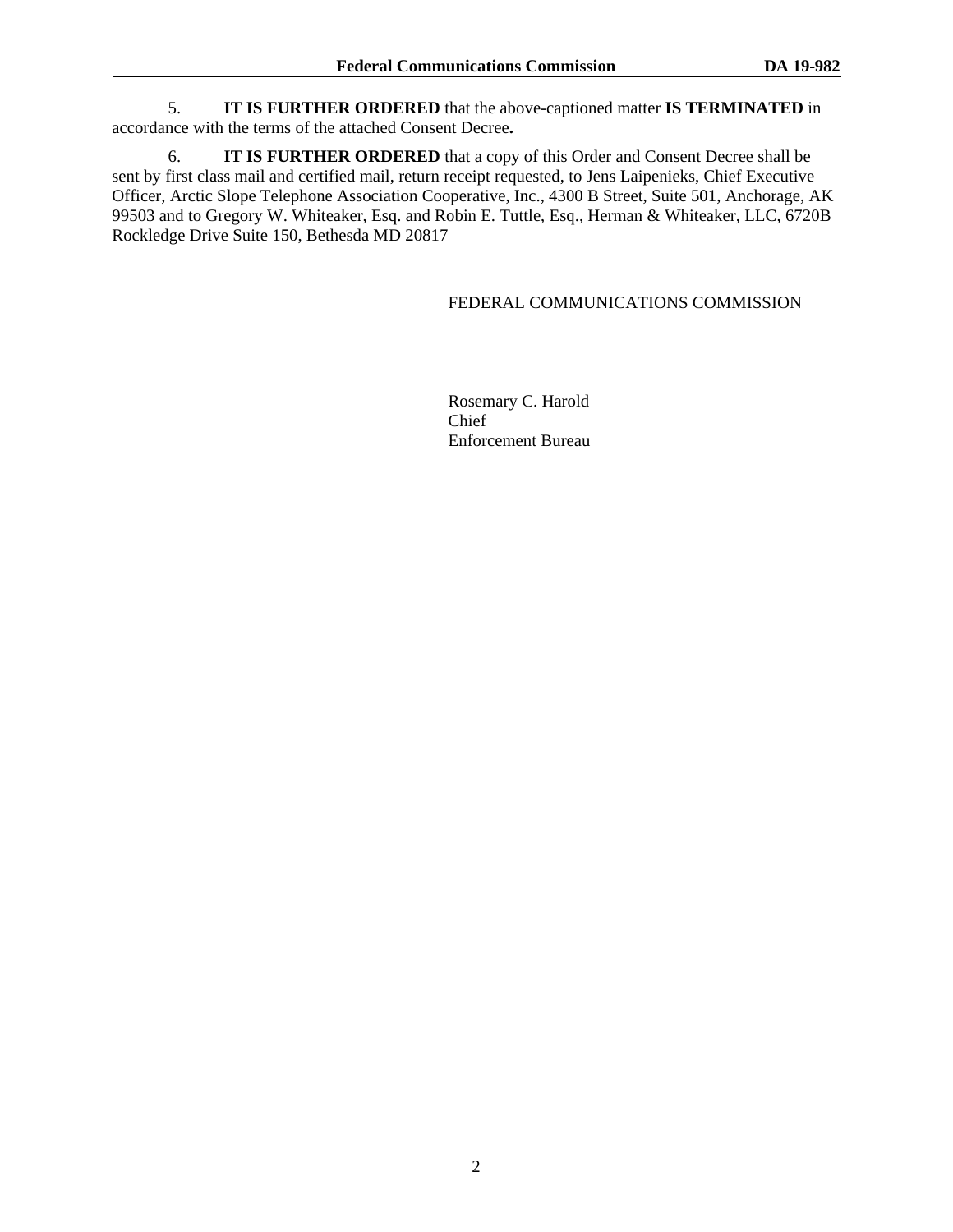### **Before the Federal Communications Commission Washington, DC 20554**

| In the Matter of                                        |  |
|---------------------------------------------------------|--|
| Arctic Slope Telephone Association Cooperative,<br>Inc. |  |
|                                                         |  |

File No.: EB-FIELDWR-18-00026536 Acct. No.: 201932030002 FRN: 0001570936

# **CONSENT DECREE**

1. The Commission takes seriously its role in ensuring that antenna structures do not pose a hazard to air traffic. Monitoring these structures on a daily basis is a potentially life-saving measure critical to public safety. The Enforcement Bureau of the Federal Communications Commission and Arctic Slope Telephone Association Cooperative, Inc. (Arctic Slope), by their authorized representatives, hereby enter into this Consent Decree for the purpose of terminating the Enforcement Bureau's investigation into whether Arctic Slope violated sections  $17.47(a)$  and  $17.47(g)$  by failing to inspect daily the lights on three of its antenna structures and failing to display the correct antenna structure registration (ASR) number on one antenna structure. As set forth herein, to resolve this matter Arctic Slope agrees to implement a compliance plan and pay a \$45,000 civil penalty. This action will help ensure the safety of air traffic proximate to antenna structures.

# **I. DEFINITIONS**

- 2. For the purposes of this Consent Decree, the following definitions shall apply:
	- (a) "Act" means the Communications Act of 1934, as amended. [1](#page-2-0)
	- (b) "Adopting Order" means an order of the Bureau adopting the terms of this Consent Decree without change, addition, deletion, or modification.
	- (c) "Antenna Structure Signage and Inspection Rules" means sections 17.4(g) and 17.47 of the Rules, including all subparts thereof, any Commission orders that require antenna structure lights to be inspected, and section 303(q) of the Act.
	- (d) "Arctic Slope or "Company" means Arctic Slope Telephone Association Cooperative, Inc. and its affiliates, subsidiaries, predecessors-in-interest, and successors-in-interest.
	- (e) "Bureau" means the Enforcement Bureau of the Federal Communications Commission.
	- (f) "Commission" and "FCC" mean the Federal Communications Commission and all of its bureaus and offices.
	- (g) "Communications Laws" means collectively, the Act, the Rules, and the published and promulgated orders and decisions of the Commission to which Arctic Slope is subject by virtue of its business activities, including but not limited to the Antenna Structure Signage and Inspection Rules.
	- (h) "Compliance Plan" means the compliance obligations, program, and procedures described in this Consent Decree at paragraph [12.](#page-4-0)

<span id="page-2-0"></span> <sup>1</sup> 47 U.S.C. § <sup>151</sup>*et seq.*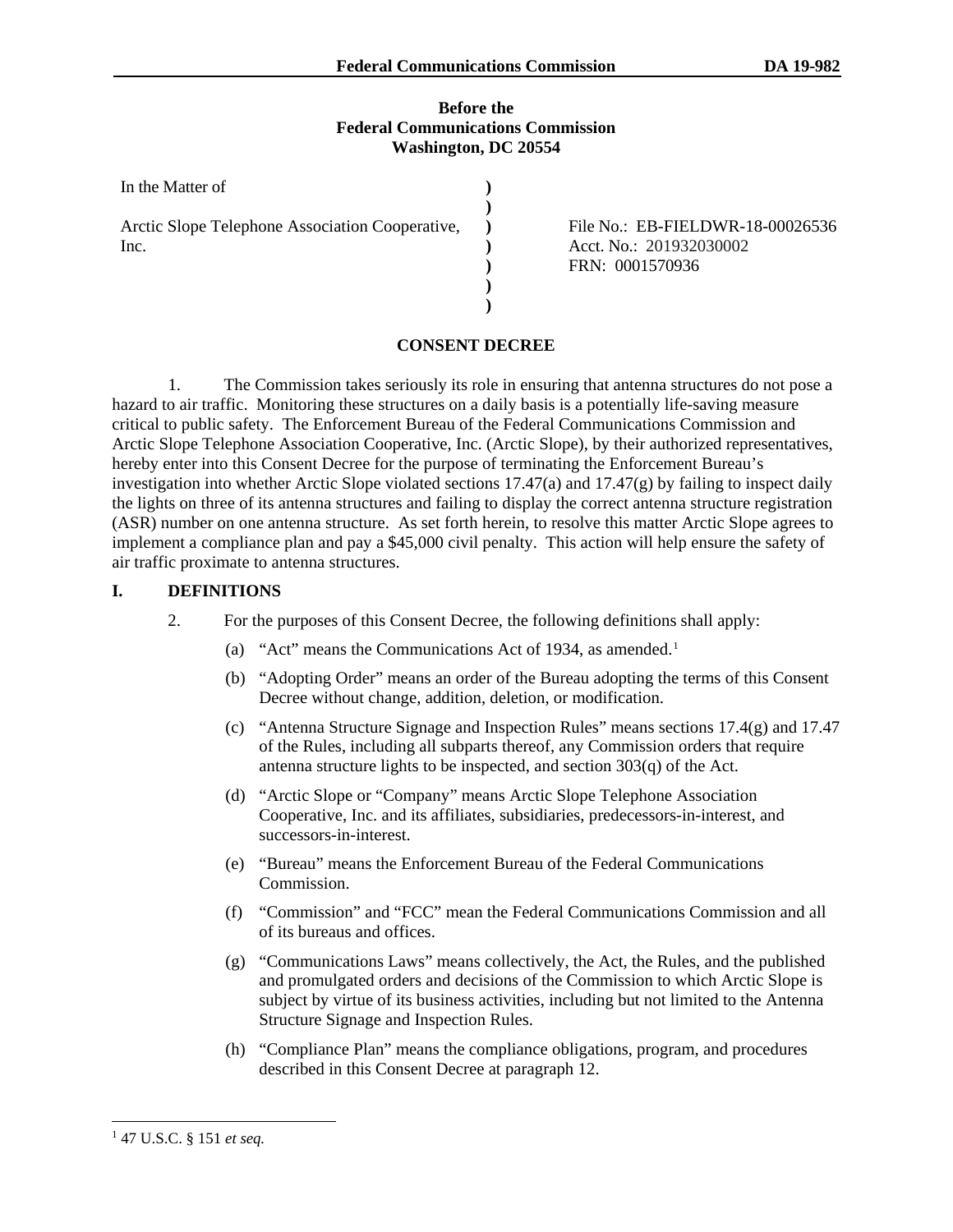- (i) "Covered Employees" means all employees and agents of Arctic Slope who perform, or supervise, oversee, or manage the performance of, duties that relate to Arctic Slope's responsibilities under the Communications Laws, including the Antenna Structure Signage and Inspection Rules.
- (j) "Effective Date" means the date by which both the Bureau and Arctic Slope have signed the Consent Decree.
- (k) "Investigation" means the investigation commenced by the Bureau in EB-FIELDWR-18-00026536 regarding whether Arctic Slope violated the Antenna Structure Signage and Inspection Rules.
- (l) "LOI" means the Letter of Inquiry issued by the Bureau to Arctic Slope on July 31, 2018, in EB-FIELDWR-18-00026536 in connection with, among potential violations, the Antenna Structure Signage and Inspection Rules.
- (m) "Operating Procedures" means the standard internal operating procedures and compliance policies established by Arctic Slope to implement the Compliance Plan.
- (n) "Parties" means Arctic Slope and the Bureau, each of which is a "Party."
- (o) "Rules" means the Commission's regulations found in Title 47 of the Code of Federal Regulations.

# **II. BACKGROUND**

3. The Act and the Commission's tower lighting, inspection, and related requirements are designed to ensure that antenna structures do not pose a hazard to air safety. Specifically, section 303(q) of the Act states that a "permittee or licensee, and the tower owner in any case in which the owner is not the permittee or licensee, shall maintain the painting and/or illumination of the tower as prescribed by the Commission."[2](#page-3-0) Section 17.47(a) of the Rules states that "[t]he owner of any antenna structure which is registered with the Commission and has been assigned lighting specifications referenced in this part . . . shall make an observation of the antenna structure's lights at least once each 24 hours either visually or by observing an automatic properly maintained indicator designed to register any failure of such lights."[3](#page-3-1) Section 17.4(g) of the Rules states that an "Antenna Structure Registration Number must be displayed in a conspicuous place so that it is readily visible near the base of the antenna structure."[4](#page-3-2)

<span id="page-3-6"></span>4. Arctic Slope is a member-owned telephone cooperative providing communications services to customers living on the North Slope of Alaska. On July 31, 2018, the Enforcement Bureau sent the LOI to Arctic Slope, asking it, among other things, to provide information regarding potential violations of the Antenna Structure Signage and Inspection Rules. [5](#page-3-3) Arctic Slope responded to the LOI on September 18, 2018<sup>[6](#page-3-4)</sup> and filed a supplemental response on November 9, 2018.<sup>[7](#page-3-5)</sup> In the LOI Response,

<span id="page-3-4"></span><sup>6</sup> *See* Letter from Gregory W. Whiteaker and Robin E. Tuttle, Counsel for Arctic Slope Telephone Association Cooperative, Inc.to Lark Hadley, Regional Director, Region Three, FCC Enforcement Bureau (Sept. 18, 2018) (LOI Response) (on file in EB-FIELDWR-18-00026536) (LOI Response).

<span id="page-3-0"></span> $2$  47 U.S.C. § 303(q).

<span id="page-3-1"></span><sup>3</sup> 47 CFR § 17.47(a).

<span id="page-3-2"></span> $447$  CFR § 17.4(g).

<span id="page-3-3"></span><sup>&</sup>lt;sup>5</sup> See Letter of Inquiry from Lark Hadley, Regional Director, Region Three, FCC Enforcement Bureau to Jens Laipenieks, Chief Executive Officer, Arctic Slope Telephone Association Cooperative, Inc. (July 31, 2018) (on file in EB-FIELDWR-18-00026536).

<span id="page-3-5"></span><sup>7</sup> *See* Letter from Gregory W. Whiteaker and Robin E. Tuttle, Counsel for Arctic Slope Telephone Association Cooperative, Inc.to David Marks, Attorney Advisor, FCC Enforcement Bureau (Nov. 9, 2018) (on file in EB-FIELDWR-18-00026536).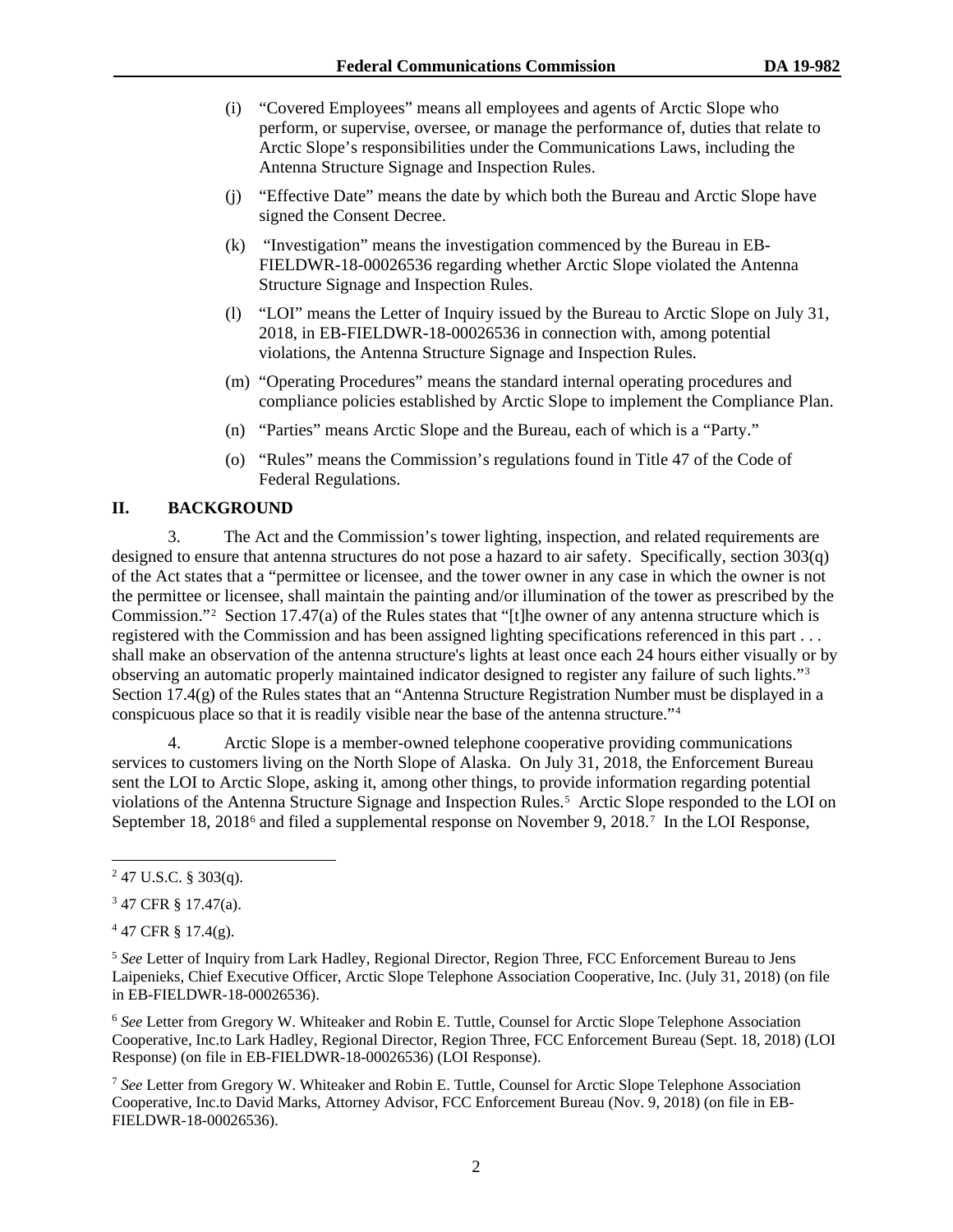<span id="page-4-0"></span>Arctic Slope states that in August 2017 a Company employee notified Arctic Slope's management of the Company's failure to follow requirements for either remote monitoring or daily visual inspections of its tower lighting systems.<sup>[8](#page-4-2)</sup> Specifically, Arctic Slope states that it had failed meet either of these requirements at ASR No. 1237624, located in Deadhorse, Alaska, <sup>[9](#page-4-3)</sup> ASR No. 1023084, located in Nuiqsut, Alaska, and ASR No. 1023087, located in Wainwright, Alaska. On August 28, 2018, Arctic Slope states it began to make and document daily visual inspections for these three antenna structures and plans to install automatic alarm systems for remote monitoring. [10](#page-4-4) Arctic Slope also states that it posted an incorrect ASR number at the antenna structure located in Nuiqsut, Alaska,<sup>[11](#page-4-5)</sup> and subsequently informed the Bureau that it had installed the correct signage on November 14, 2018.[12](#page-4-6)

5. The Bureau and Arctic Slope negotiated the following terms and conditions of settlement and hereby enter into this Consent Decree.

# **III. TERMS OF AGREEMENT**

6. **Adopting Order**. The provisions of this Consent Decree shall be incorporated by the Bureau in an Adopting Order.

7. **Jurisdiction**. Arctic Slope agrees that the Bureau has jurisdiction over it and the matters contained in this Consent Decree and has the authority to enter into and adopt this Consent Decree.

8. **Effective Date; Violations**. The Parties agree that this Consent Decree shall become effective on the Effective Date as defined herein. As of the Effective Date, the Parties agree that this Consent Decree shall have the same force and effect as any other order of the Commission.

<span id="page-4-1"></span>9. **Termination of Investigation**. In express reliance on the covenants and representations in this Consent Decree and to avoid further expenditure of public resources, the Bureau agrees to terminate the Investigation. In consideration for the termination of the Investigation, Arctic Slope agrees to the terms, conditions, and procedures contained herein. The Bureau further agrees that, in the absence of new material evidence, it will not use the facts developed in the Investigation through the Effective Date, or the existence of this Consent Decree, to institute, on its own motion, any new proceeding, formal or informal, or take any action on its own motion against Arctic Slope concerning the matters that were the subject of the Investigation. The Bureau also agrees that, in the absence of new material evidence, it will not use the facts developed in the Investigation through the Effective Date, or the existence of this Consent Decree, to institute on its own motion any proceeding, formal or informal, or to set for hearing the question of Arctic Slope's basic qualifications to be a Commission licensee or hold Commission licenses or authorizations.<sup>[13](#page-4-7)</sup>

10. **Admission of Liability**. Arctic Slope admits for the purpose of this Consent Decree and for Commission civil enforcement purposes, and in express reliance on the provisions of paragraph [9](#page-4-1) herein, that its actions described in paragraph [4,](#page-3-6) herein, violated the Antenna Structure Signage and Inspection Rules.

<span id="page-4-8"></span>11. **Compliance Officer**. Within thirty (30) calendar days after the Effective Date, Arctic Slope shall designate a senior corporate manager with the requisite corporate and organizational authority

<span id="page-4-4"></span><sup>10</sup> *See id*.

<span id="page-4-5"></span><sup>11</sup> *See* LOI Response at 21.

<span id="page-4-6"></span><sup>12</sup> See Letter from Gregory W. Whiteaker and Robin E. Tuttle, Counsel for Arctic Slope Telephone Association Cooperative, Inc.to Lark Hadley, Regional Director, Region Three, FCC Enforcement Bureau and David Marks, Attorney Advisor, FCC Enforcement Bureau at 5 (Nov. 21, 2018) (on file in EB-FIELDWR-18-00026536).

<span id="page-4-7"></span><sup>13</sup> *See* 47 CFR § 1.93(b).

<span id="page-4-2"></span> <sup>8</sup> *See* LOI Response at 11.

<span id="page-4-3"></span><sup>&</sup>lt;sup>9</sup> Arctic Slope refers to the location of ASR No. 1237624 as Service City, Alaska. However, the location in the Commission's ASR database is listed as Deadhorse, Alaska. All references to the antenna structure at Deadhorse in this Consent Decree refer to ASR No. 1237624.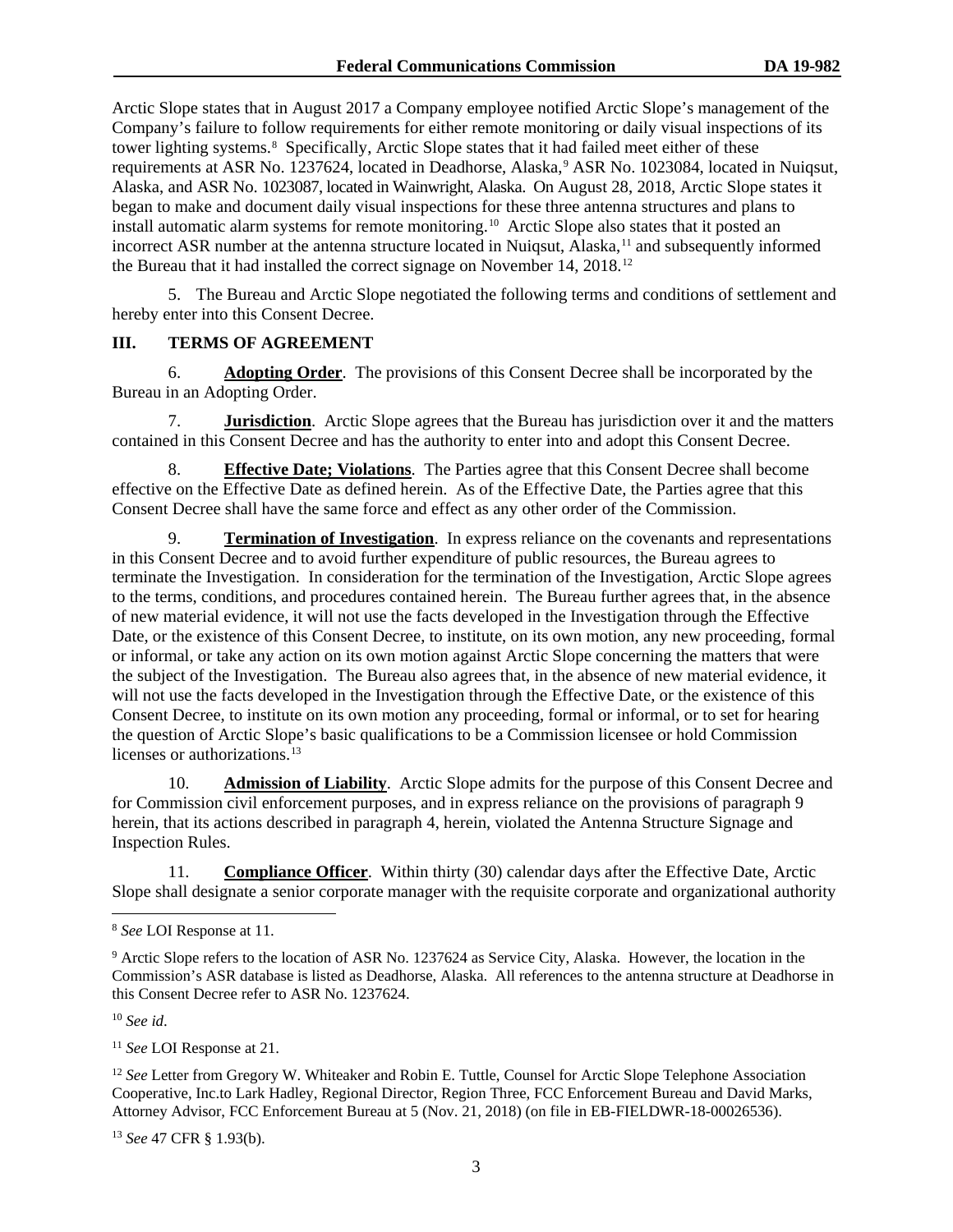to serve as a Compliance Officer and to discharge the duties set forth below. The person designated as the Compliance Officer shall be responsible for developing, implementing, and administering the Compliance Plan and ensuring that Arctic Slope complies with the terms and conditions of the Compliance Plan and this Consent Decree. In addition to the general knowledge of the Communications Laws necessary to discharge his or her duties under this Consent Decree, the Compliance Officer shall have specific knowledge of the Antenna Structure Inspection prior to assuming his/her duties.

12. **Compliance Plan**. For purposes of settling the matters set forth herein, Arctic Slope agrees that it shall, within sixty (60) calendar days after the Effective Date, develop and implement a Compliance Plan designed to ensure future compliance with the Communications Laws and with the terms and conditions of this Consent Decree. With respect to the Antenna Structure Signage and Inspection Rules, Arctic Slope will implement, at a minimum, the following procedures:

- (a) **Operating Procedures**. Within thirty (30) calendar days after the Effective Date, Arctic Slope shall establish Operating Procedures that all Covered Employees must follow to help ensure Arctic Slope's compliance with the Antenna Structure Signage and Inspection Rules. Arctic Slope's Operating Procedures shall include internal procedures and policies specifically designed to ensure that it complies with the Antenna Structure Signage and Inspection Rules all of its antenna structures<sup>[14](#page-5-1)</sup> are either monitored once every 24 hours or are equipped with an automatic alarm system designed to detect any failure of such lights and to provide indication of such failure to the owner. Arctic Slope shall also develop a Compliance Checklist that describes the steps that a Covered Employee must follow to ensure compliance with the Antenna Structure Signage and Inspection Rules.
- (b) **Compliance Manual**. Within sixty (60) calendar days after the Effective Date, the Compliance Officer shall develop and distribute a Compliance Manual to all Covered Employees. The Compliance Manual shall explain the Antenna Structure Signage and Inspection Rules and set forth the Operating Procedures that Covered Employees shall follow to help ensure Arctic Slope's compliance with the Antenna Structure Signage and Inspection Rules. Arctic Slope shall periodically review and revise the Compliance Manual as necessary to ensure that the information set forth therein remains current and accurate. Arctic Slope shall distribute any revisions to the Compliance Manual promptly to all Covered Employees.
- (c) **Compliance Training Program**. Arctic Slope shall establish and implement a Compliance Training Program on compliance with the Antenna Structure Signage and Inspection Rules and the Operating Procedures. As part of the Compliance Training Program, Covered Employees shall be advised of Arctic Slope's obligation to report any noncompliance with the Antenna Structure Signage and Inspection Rules under paragraph [13](#page-5-0) of this Consent Decree and shall be instructed on how to disclose noncompliance to the Compliance Officer. All Covered Employees shall be trained pursuant to the Compliance Training Program within sixty (60) calendar days after the Effective Date, except that any person who becomes a Covered Employee at any time after the initial Compliance Training Program shall be trained within thirty (30) calendar days after the date such person becomes a Covered Employee. Arctic Slope shall repeat compliance training on an annual basis, and shall periodically review and revise the Compliance Training Program as necessary to ensure that it remains current and complete and to enhance its effectiveness.

<span id="page-5-0"></span>13. **Reporting Noncompliance**. Arctic Slope shall report any noncompliance with the Antenna Structure Signage and Inspection Rules and with the terms and conditions of this Consent Decree within fifteen (15) calendar days after discovery of such noncompliance. Such reports shall include a detailed explanation of: (i) each instance of noncompliance; (ii) the steps that Arctic Slope has

<span id="page-5-1"></span><sup>&</sup>lt;sup>14</sup> These procedures shall apply to all of Arctic Slope's antenna structures with lighting requirements.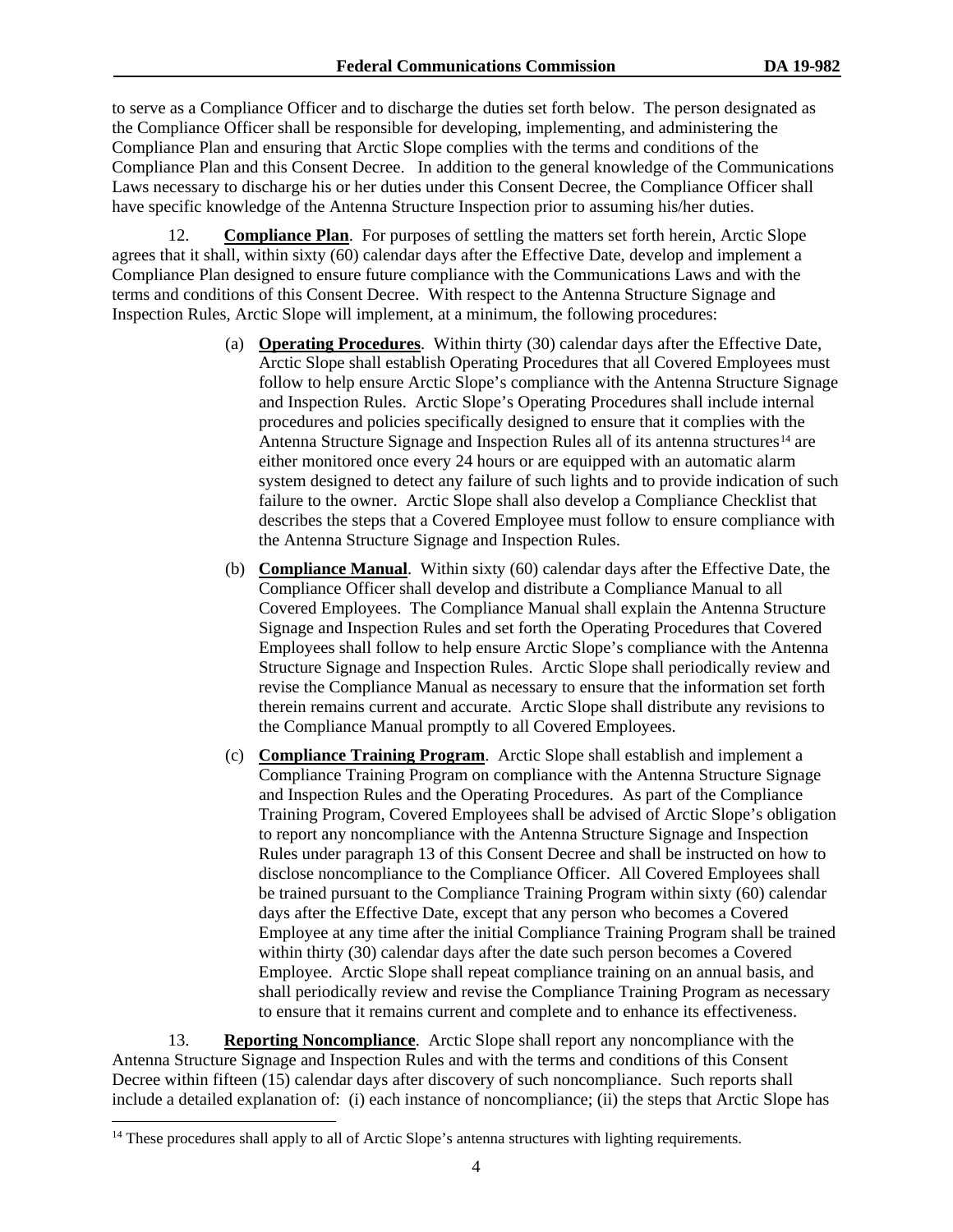taken or will take to remedy such noncompliance; (iii) the schedule on which such remedial actions will be taken; and (iv) the steps that the Arctic Slope has taken or will take to prevent the recurrence of any such noncompliance. All reports of noncompliance shall be submitted to Office of the Field Director, 445 12th St S.W., Washington, DC 20554 with a copy submitted electronically to [david.marks@fcc.gov](mailto:david.marks@fcc.gov) and [field@fcc.gov.](mailto:field@fcc.gov)

<span id="page-6-0"></span>14. **Compliance Reports**. Arctic Slope shall file compliance reports with the Commission ninety (90) calendar days after the Effective Date, twelve (12) months after the Effective Date, twentyfour (24) months after the Effective Date, and thirty-six (36) months after the Effective Date.

- (a) Each Compliance Report shall include a detailed description of Arctic Slope's efforts during the relevant period to comply with the terms and conditions of this Consent Decree and the Antenna Structure Signage and Inspection Rules. In addition, each Compliance Report shall include a certification by the Compliance Officer, as an agent of and on behalf of Arctic Slope, stating that the Compliance Officer has personal knowledge that Arctic Slope: (i) has established and implemented the Compliance Plan; (ii) has utilized the Operating Procedures since the implementation of the Compliance Plan; and (iii) is not aware of any instances of noncompliance with the terms and conditions of this Consent Decree, including the reporting obligations set forth in paragraph [13](#page-5-0) of this Consent Decree.
- (b) The Compliance Officer's certification shall be accompanied by a statement explaining the basis for such certification and shall comply with section 1.16 of the Rules and be subscribed to as true under penalty of perjury in substantially the form set forth therein.<sup>[15](#page-6-1)</sup>
- (c) If the Compliance Officer cannot provide the requisite certification, the Compliance Officer, as an agent of and on behalf of Arctic Slope, shall provide the Commission with a detailed explanation of the reason(s) why and describe fully: (i) each instance of noncompliance; (ii) the steps that Arctic Slope has taken or will take to remedy such noncompliance, including the schedule on which proposed remedial actions will be taken; and (iii) the steps that Arctic Slope has taken or will take to prevent the recurrence of any such noncompliance, including the schedule on which such preventive action will be taken.
- (d) All Compliance Reports shall be submitted Office of the Field Director, 445 12th St. S.W., Washington, DC 20554 with a copy submitted electronically to [david.marks@fcc.gov](mailto:david.marks@fcc.gov) and [field@fcc.gov.](mailto:field@fcc.gov)

15. **Termination Date**. Unless stated otherwise, the requirements set forth in paragraphs [11](#page-4-8)  through [14](#page-6-0) of this Consent Decree shall expire thirty-six (36) months after the Effective Date.

16. **Section 208 Complaints; Subsequent Investigations**. Nothing in this Consent Decree shall prevent the Commission or its delegated authority from adjudicating complaints filed pursuant to section 208 of the Act<sup>[16](#page-6-2)</sup> against Arctic Slope or its affiliates for alleged violations of the Act, or for any other type of alleged misconduct, regardless of when such misconduct took place. The Commission's adjudication of any such complaint will be based solely on the record developed in that proceeding. Except as expressly provided in this Consent Decree, this Consent Decree shall not prevent the Commission from investigating new evidence of noncompliance by Arctic Slope with the Communications Laws.

<span id="page-6-3"></span>17. **Civil Penalty**. Arctic Slope will pay a civil penalty to the United States Treasury in the amount of Forty-five Thousand Dollars (\$45,000) (Civil Penalty) within thirty (30) calendar days of the

<span id="page-6-1"></span> <sup>15</sup> 47 CFR § 1.16.

<span id="page-6-2"></span><sup>16</sup> 47 U.S.C. § 208.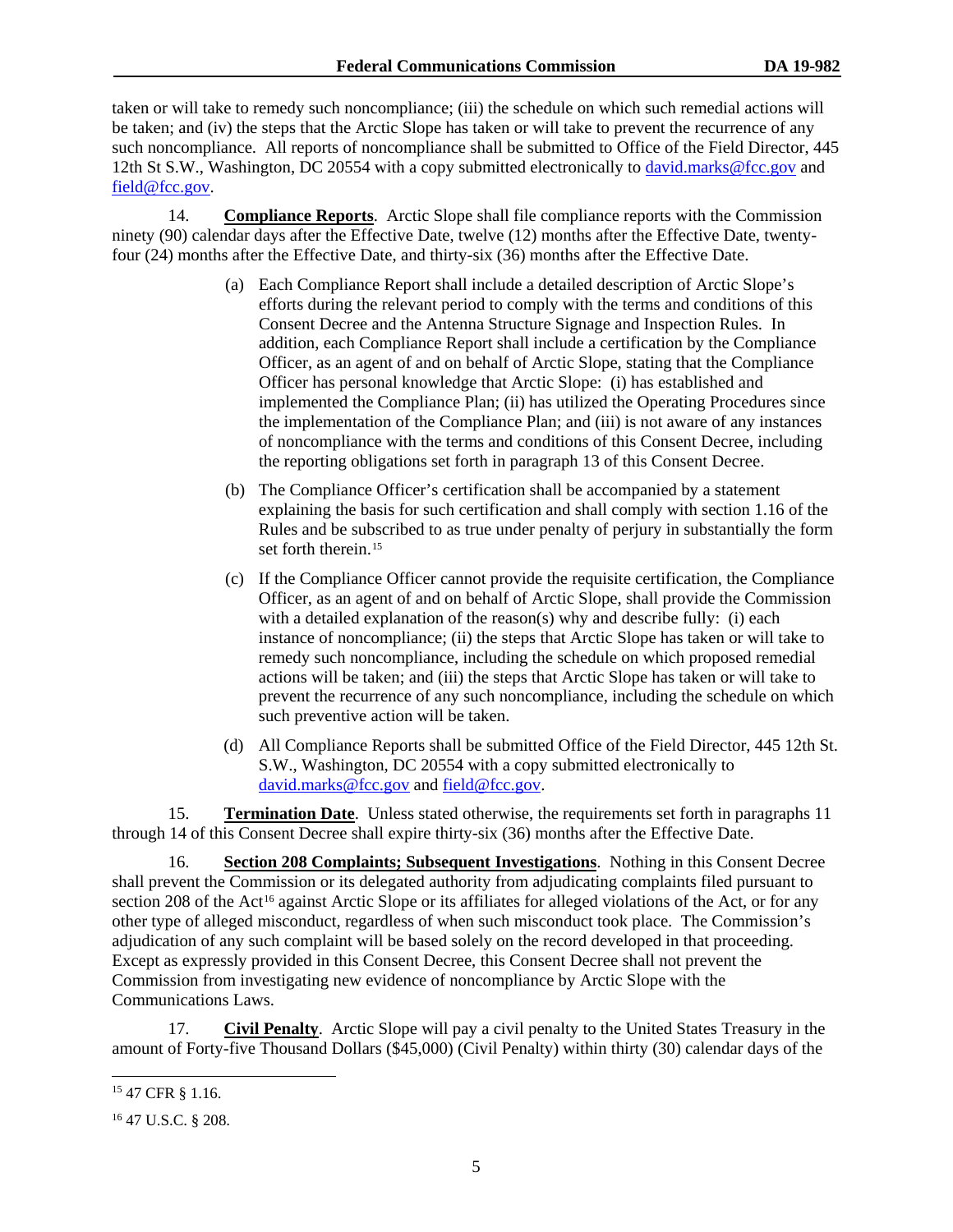Effective Date. Arctic Slope acknowledges and agrees that upon execution of this Consent Decree, the Civil Penalty shall become a "Claim" or "Debt" as defined in 31 U.S.C. § 3701(b)(1).[17](#page-7-0) Upon an Event of Default, all procedures for collection as permitted by law may, at the Commission's discretion, be initiated.

Arctic Slope shall send electronic notification of payment to *[david.marks@fcc.gov](mailto:david.marks@fcc.gov)* and [field@fcc.gov](mailto:field@fcc.gov) on the date said payment is made. Payment of the Civil Penalty must be made by credit card, ACH (Automated Clearing House) debit from a bank account using the Commission's Fee Filer (the Commission's online payment system),<sup>[18](#page-7-1)</sup> or by wire transfer. The Commission no longer accepts Civil Penalty payments by check or money order. Below are instructions that payors should follow based on the form of payment selected:<sup>[19](#page-7-2)</sup>

- Payment by wire transfer must be made to ABA Number 021030004, receiving bank TREAS/NYC, and Account Number 27000001. A completed Form 159 must be faxed to the Federal Communications Commission at 202-418-2843 or e-mailed to RROGWireFaxes@fcc.gov on the same business day the wire transfer is initiated. Failure to provide all required information in Form 159 may result in payment not being recognized as having been received. When completing FCC Form 159, enter the Account Number in block number 23A (call sign/other ID), enter the letters "FORF" in block number 24A (payment type code), and enter in block number 11 the FRN(s) captioned above (Payor FRN).<sup>20</sup> For additional detail and wire transfer instructions, go to [https://www.fcc.gov/licensing](https://www.fcc.gov/licensing-databases/fees/wire-transfer)[databases/fees/wire-transfer.](https://www.fcc.gov/licensing-databases/fees/wire-transfer)
- Payment by credit card must be made by using the Commission's Fee Filer website at [https://apps.fcc.gov/FeeFiler/login.cfm.](https://apps.fcc.gov/FeeFiler/login.cfm) To pay by credit card, log-in using the FRN captioned above. If payment must be split across FRNs, complete this process for each FRN. Next, select "Pay bills" on the Fee Filer Menu, and select the bill number associated with the NAL Account – the bill number is the NAL Account number with the first two digits excluded – and then choose the "Pay by Credit Card" option. Please note that there is a \$24,999.99 limit on credit card transactions.
- Payment by ACH must be made by using the Commission's Fee Filer website at [https://apps.fcc.gov/FeeFiler/login.cfm.](https://apps.fcc.gov/FeeFiler/login.cfm) To pay by ACH, log in using the FRN captioned above. If payment must be split across FRNs, complete this process for each FRN. Next, select "Pay bills" on the Fee Filer Menu and then select the bill number associated to the NAL Account – the bill number is the NAL Account number with the first two digits excluded – and choose the "Pay from Bank Account" option. Please contact the appropriate financial institution to confirm the correct Routing Number and the correct account number from which payment will be made and verify with that financial institution that the designated account has authorization to accept ACH transactions.

18. **Event of Default**. Arctic Slope agrees that an Event of Default shall occur upon the failure by Arctic Slope to pay the full amount on or before the due date specified in paragraph [17](#page-6-3) of this Consent Decree.

19. **Interest, Charges for Collection, and Acceleration of Maturity Date**. After an Event of Default has occurred under this Consent Decree, the then unpaid amount of the Civil Penalty shall accrue interest, computed using the U.S. Prime Rate in effect on the date of the Event of Default plus 4.75 percent, from the date of the Event of Default until payment in full. Upon an Event of Default, the then

<span id="page-7-0"></span><sup>&</sup>lt;sup>17</sup> Debt Collection Improvement Act of 1996, Pub. L. No. 104-134, 110 Stat. 1321, 1358 (Apr. 26, 1996).

<span id="page-7-1"></span> $18$  Payments made using the Commission's Fee Filer system do not require the submission of an FCC Form 159.

<span id="page-7-2"></span><sup>&</sup>lt;sup>19</sup> For questions regarding payment procedures, please contact the Financial Operations Group Help Desk by phone at 1-877-480-3201 (option #6), or by e-mail at [ARINQUIRIES@fcc.gov.](mailto:ARINQUIRIES@fcc.gov)

<span id="page-7-3"></span><sup>&</sup>lt;sup>20</sup> Instructions for completing the form may be obtained at  $\frac{http://www.fcc.gov/Forms/Form159/159.pdf}{http://www.fcc.gov/Forms/Form159/159.pdf}$ .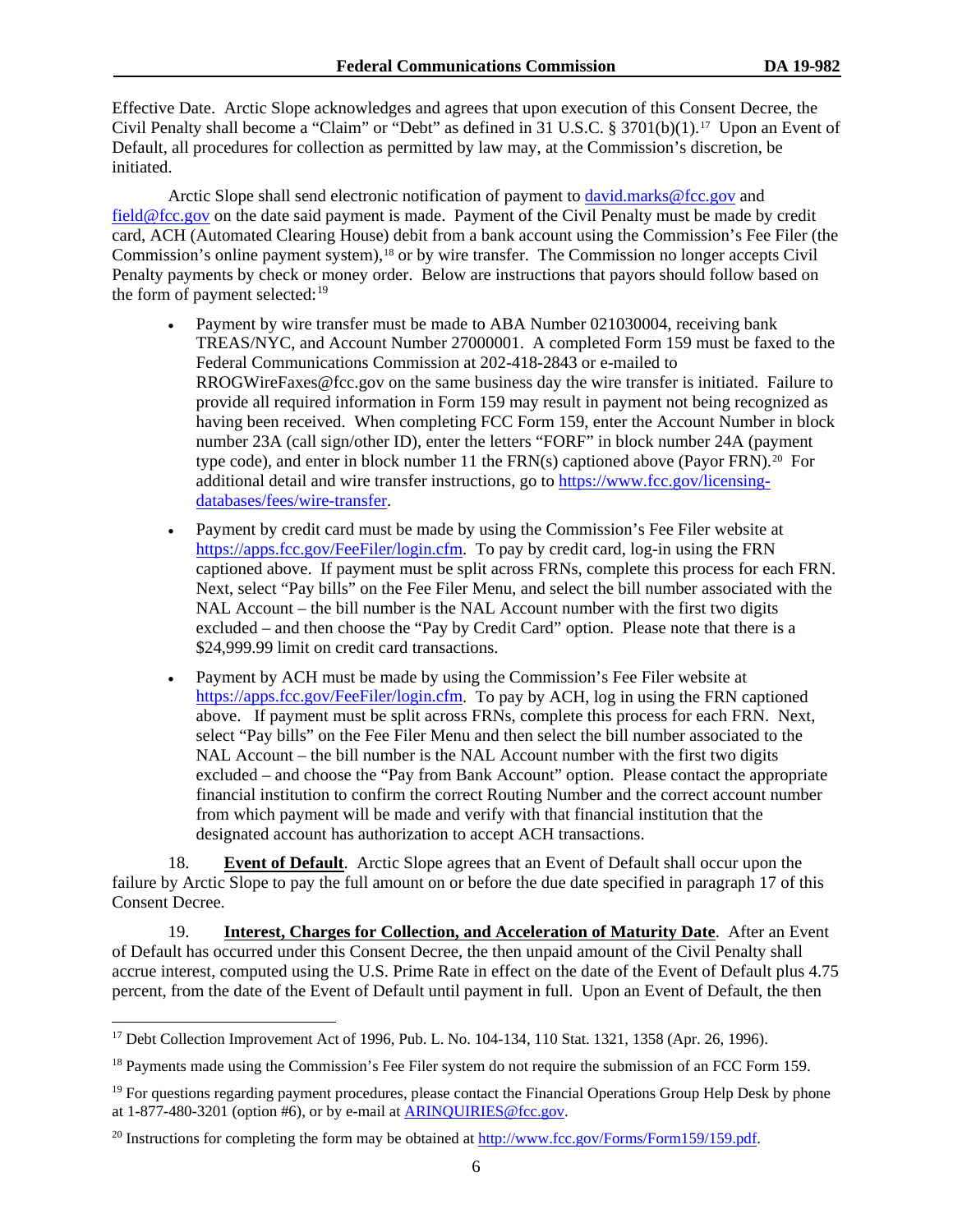unpaid amount of the Civil Penalty, together with interest, any penalties permitted and/or required by the law, including but not limited to 31 U.S.C. § 3717 and administrative charges, plus the costs of collection, litigation, and attorneys' fees, shall become immediately due and payable, without notice, presentment, demand, protest, or notice of protest of any kind, all of which are waived by Arctic Slope.

20. **Waivers**. As of the Effective Date, Arctic Slope waives any and all rights it may have to seek administrative or judicial reconsideration, review, appeal or stay, or to otherwise challenge or contest the validity of this Consent Decree and the Adopting Order. Arctic Slope shall retain the right to challenge Commission interpretation of the Consent Decree or any terms contained herein. If either Party (or the United States on behalf of the Commission) brings a judicial action to enforce the terms of the Consent Decree or the Adopting Order, neither Arctic Slope nor the Commission shall contest the validity of the Consent Decree or the Adopting Order, and Arctic Slope shall waive any statutory right to a trial *de novo*. Arctic Slope hereby agrees to waive any claims it may otherwise have under the Equal Access to Justice Act<sup>[21](#page-8-0)</sup> relating to the matters addressed in this Consent Decree.

21. **Severability**. The Parties agree that if any of the provisions of the Consent Decree shall be held unenforceable by any court of competent jurisdiction, such unenforceability shall not render unenforceable the entire Consent Decree, but rather the entire Consent Decree shall be construed as if not containing the particular unenforceable provision or provisions, and the rights and obligations of the Parties shall be construed and enforced accordingly.

22. **Invalidity**. In the event that this Consent Decree in its entirety is rendered invalid by any court of competent jurisdiction, it shall become null and void and may not be used in any manner in any legal proceeding.

23. **Subsequent Rule or Order**. The Parties agree that if any provision of the Consent Decree conflicts with any subsequent Rule or order adopted by the Commission (except an order specifically intended to revise the terms of this Consent Decree to which Arctic Slope does not expressly consent) that provision will be superseded by such Rule or order.

24. **Successors and Assigns**. Arctic Slope agrees that the provisions of this Consent Decree shall be binding on its successors, assigns, and transferees.

25. **Final Settlement**. The Parties agree and acknowledge that this Consent Decree shall constitute a final settlement between the Parties with respect to the Investigation.

26. **Modifications**. This Consent Decree cannot be modified without the advance written consent of both Parties.

27. **Paragraph Headings**. The headings of the paragraphs in this Consent Decree are inserted for convenience only and are not intended to affect the meaning or interpretation of this Consent Decree.

28. **Authorized Representative**. Each Party represents and warrants to the other that it has full power and authority to enter into this Consent Decree. Each person signing this Consent Decree on behalf of a Party hereby represents that he or she is fully authorized by the Party to execute this Consent Decree and to bind the Party to its terms and conditions.

<span id="page-8-0"></span> <sup>21</sup> *See* 5 U.S.C. § 504; 47 CFR §§ 1.1501–1.1530.